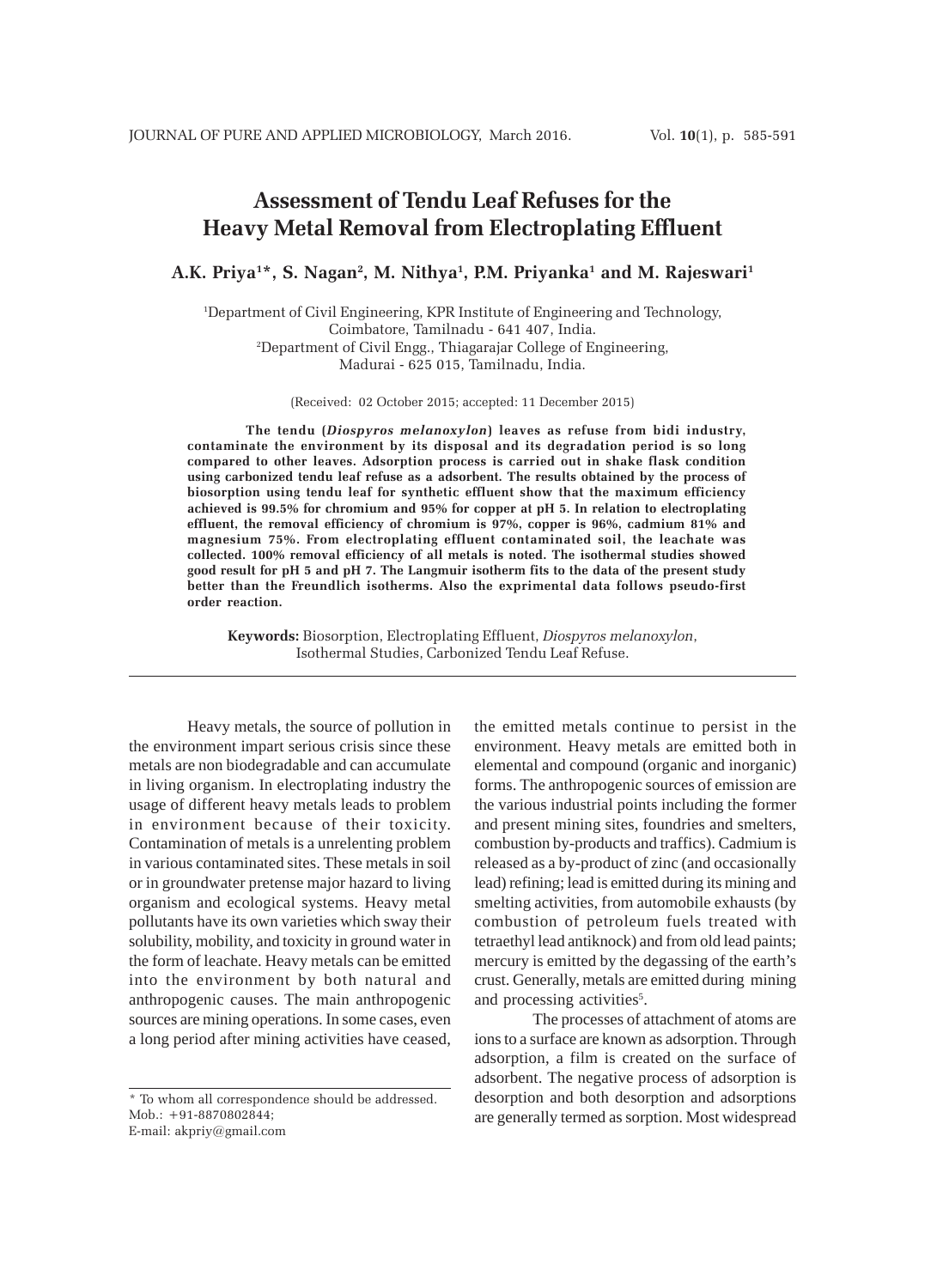mechanism of bioremediation is biosorption<sup>4</sup>. In this process dead cells are used as a biological agent for remediating metal contaminants. Though living cells are more efficient in remediation process, due to their ability to multiply on their own and degrade metals effectively through different mechanisms<sup>6</sup>. They are more sensitive to various environmental stipulations and they requires proper nutrition as a energy source.

The dwelling industry of bidi making in India, makes wounding of tendu (*Diospyros melanoxylon*) leaves as refuse which contaminate the dumping sites $11$  and produce solid waste disposal crisis. tendu leaf waste from bidi industry which is chemically treated to get activated biomass and it is examined for its efficiency in removal of the hexavalent chromium from aqueous solution. Tendu waste is characterized by scanning electron microscopy, porosimetry and BET surface analyses and other physico-chemical methods. For increasing the adsorption capacity, the tendu leaf waste is treated with glutaraldehyde, so that the waste gets activated by chemical treatment<sup>10</sup>. This research work focus on showing the reduction of metal in synthetic and electroplating effluent using biosorbent material such as Tendu leaves refuse. In this research, batch reactor studies were carried out to optimize the parameters such as contact time, pH, Temperature, and adsorbent dose. The experimental data analysis was preformed and it matches with different isotherms like Langmuir, Freundlich and Temkin isotherms. This study also focuses on the activation of adsorbent usage during adsorption process. Such activation yields better efficiency in the removal of heavy metals from contaminated site.

# **MATERIALS AND METHOD**

#### **Synthetic Metal Effluent Preparation**

The metal solutions were prepared by dissolving the salt in distilled water and taken as synthetic solution for the treatment using biosorption techniques. 3.735g of potassium chromate was dissolved in distilled water,1g of cadmium metal in a minimum volume of  $(1+1)$  HCL, 1g of copper metal in minimum volume of  $(1+1)$  $HNO<sub>3</sub>$  and 1g of managanese metal in a minimum volume of  $(1+1)$  HNO<sub>3</sub>. It is diluted to 1 liter with the concentration of 1000mg/L stock solution.

#### **Sample collection**

The metal effluents were collected from the electroplating industry, Madurai. 25 liters of effluent were collected in clean plastic cans. The effluent was stored at 4ºC for further studies. The biosorbent Tendu Leaf (Diospyros melanoxylon) refuse shown in *Fig 1* is used for the present study was collected from bidi industries in Alangulam village located in Tirunelveli, Tamil Nadu.

# **Preparation of biosorbent**

Tendu leaf were cut in to pieces, then rinsed with distilled water and dried in an oven at 120 °C to get a constant weight. The dried tendu leaf refuse (TLR) was powdered to 0.2 to 0.3 mm size and stored in desiccator for ready use. Chemically modified carbon from tendu leaf refuse, Carbonized Tendu Leaf Refuse (CTLR) was prepared by acid base treatment using concentrated sulfuric acid in the ratio of 5:3 and kept in air tight oven at  $120^{\circ}$ C –  $130^{\circ}$ C for 4 hours. The carbonized mass was washed with distilled water to remove the acid, soaked in 1% solution of sodium carbonate over night to remove the residual acid. It was further filtered and dried at 110°C till it gets a constant weight<sup>7</sup>. The material was pulverized and sieved through to obtain 0.125 mm particle size as shown in *Fig 2* below and was used for the present study as CTLR. For increasing the adsorption capacity, the tendu leaf waste is treated with glutaraldehyde, so that the waste gets activated by chemical treatment<sup>10</sup>.

### **SEM Analysis**

Scanning electron microscopy (SEM) is used to recognize the morphology, elemental composition and also the particle density of the metal contaminated soil. The analyses were carried out with the help of a computer controlled field emission. SEM can also determine the structure and morphology of the media used for treatment. SEM results suggest that the media, ie immobilized media or adsorbent which contains a large particle size distribution as well as particles of major size, indicating that the material is a heterogeneous powder and its composition<sup>1</sup>.

#### **Batch studies**

1litre of the synthetic metal solution with varying concentration, (25 mg/L,50 mg/L & 75 mg/ L) and with varying pH,  $(3, 5 \& 7)$  were taken and the adsorbent dosage varied as 0.2g, 0.3g, 0.4g, 0.5g & 0.6g (2-6 g/L) were used for the study. 100ml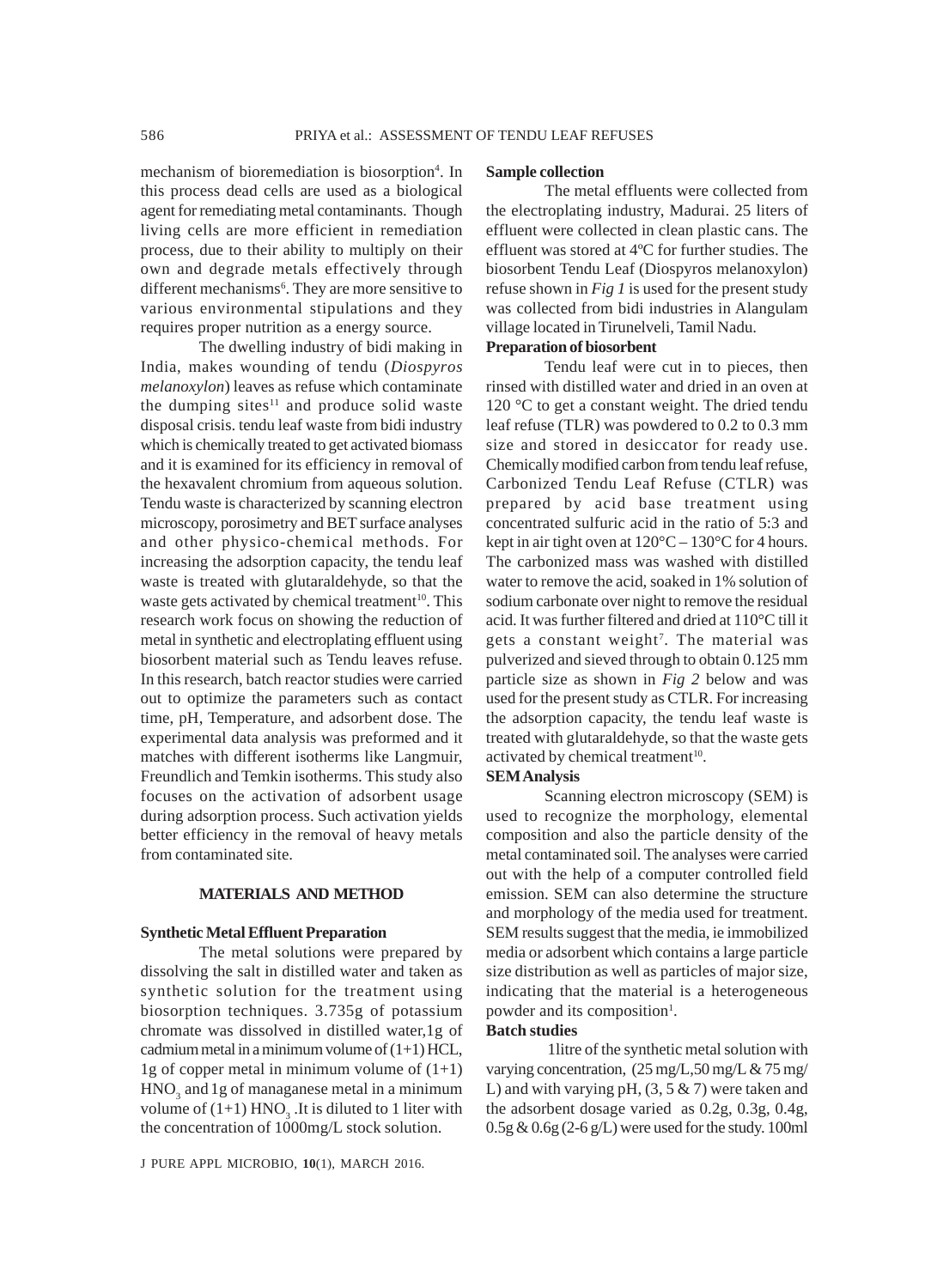of synthetic metal solution was taken in 250ml Erlenmeyer flasks; they were kept in rotary shaker and the contact time was varied as 60mins, 120mins, 180mins, 240mins & 300mins. Likewise, for electroplating effluent the same procedure was followed. Zumriye, 2005 performed a sequence of experiments in a batch system to evaluate the outcome of the system variables. i.e. initial pH, termperature and initial metal ion concentration. The experiments were conducted at  $27\pm1\,^{\circ}\text{C}$  in a thermostatically controlled shaker. The samples were withdrawn from the shaker at the predetermined time intervals and the solution was separated from the adsorbent by centrifugation at 5,000 rpm for 20 mins. The supernant was analyzed using Atomic Absorption Spectroscopy (AAS) to validate the effective removal of metal.

## **RESULTS AND DISCUSSION**

# **Carbonized tendu leaf refuse**

Various treatment was carried out using CTLR and different heavy metal removal of each treatment was analyzed. The optimium parameters from better removal eficiency obtained from trials were identified and those optimized parameters were used for treatment of electroplating effluent. The characteristics of CTLR are summerized in the *Table 1*. The parameters were optimized in batch studies such as concentration of dye, contact time, pH and adsorbent doses.The kinetics of the adsorption process using tendu leaf follows the pseudo second-order kinetics<sup>12</sup>.

The scanning micrograph clearly reveals the surface texture and morphology of the tendu leaf refuse and CTLR. *Fig 3* shows the surface texture of CLTR before involved in the treatment of electroplating effluent contaminated soil. Also represents that biosorbent surface is irregular and have large macropores .The *fig 4* revealed that the particles of CTLR after loading they appeared to be non porous .It is clear from SEM pictures of CTLR show considerable number of holes and spots where the waste material in effluent can be trapped. So that the efficiency in metal removal increases. reported similar morphological character of contaminated soil.

# **Effect of adsorbent dose**

The percentage removal of chromium, copper, cadmium and magnesium increases with increase in adsorbent dosage. This can be quantified due to increased adsorbent surface area and also accessibility of more adsorption sites. Also increase in dosage of adsorbent increases the pores availability for adsorption. The adsorbent particle increases and the metals are attached to their surface. The optimum adsorbent dosage for the removal of metal from synthetic metal solution is 0.5g/100ml. Once the dosage of adsorbent increases, the percentage removal of metals starts decreasing. Tendu leaf refuse and chemically carbonized tendu leaf refuse attained equlibrium within 2 hour for phenol concentration 10-25 mg/L and 1 hour for phenol concentration 20-200 mg/L respectively<sup>9</sup>.

# **Effect of contact time**

Contact time is one among the important parameters in deciding the efficiency of adsorbent in adsorption process. Metal removal efficiency increases with increase in contact time. Initial removal of metals occurs immediately once metals come into contact with the adsorbent and the easily available active sites are occupied by the metals. Also metals need time for finding out extra active sites for metal binding. From the above experimental data we infer that the adsorbent which

|   | S.No Parameters                | Characteristics value |
|---|--------------------------------|-----------------------|
|   | Moisture $(\%)$                | 5.45                  |
| 2 | pH (5% solution)               | 6.75                  |
| 3 | Ash $(\%)$                     | 4.15                  |
|   | Matter soluble in water $(\%)$ | 1.01                  |
| 5 | Matter soluble in acid (%)     | 3.6                   |
| 6 | Bulk density $(g/ml)$          | 0.475                 |
|   | Surface area $(m^2/g)$         | 205                   |

**Table 1.** Characteristics of carbonized Tendu leaf refuse

| Table 2. Percentage removal of metals using   |  |
|-----------------------------------------------|--|
| CTLR at pH 5 and adsorbent dosage 0.5 g/100ml |  |

| Heavy metals | % removal |
|--------------|-----------|
| Copper       | 96        |
| Magnesium    | 75        |
| Zinc         | 95        |
| Lead         | 90        |
| Chromium     | 97        |
| Cadmium      | 81        |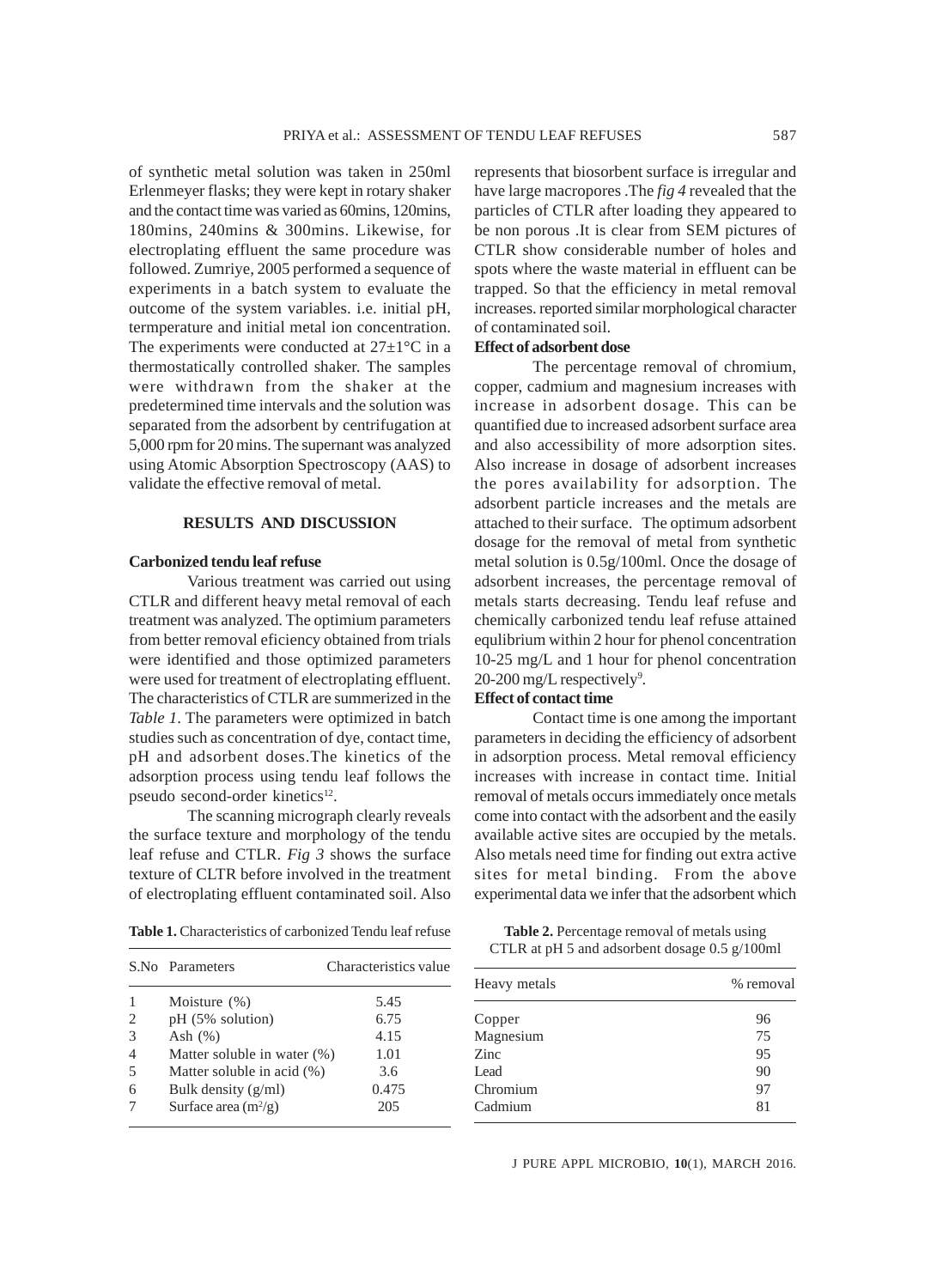





**Fig. 3.** CTLR before treatment with electroplating effluent



Langmuir isotherm for Mg at 12 mg/L, pH5

**Fig. 4.** CTLR after treatment with electroplating effluent



**Fig. 5.** Langmuir isotherm for copper **Fig. 6.** Langmuir isotherm for magnesium



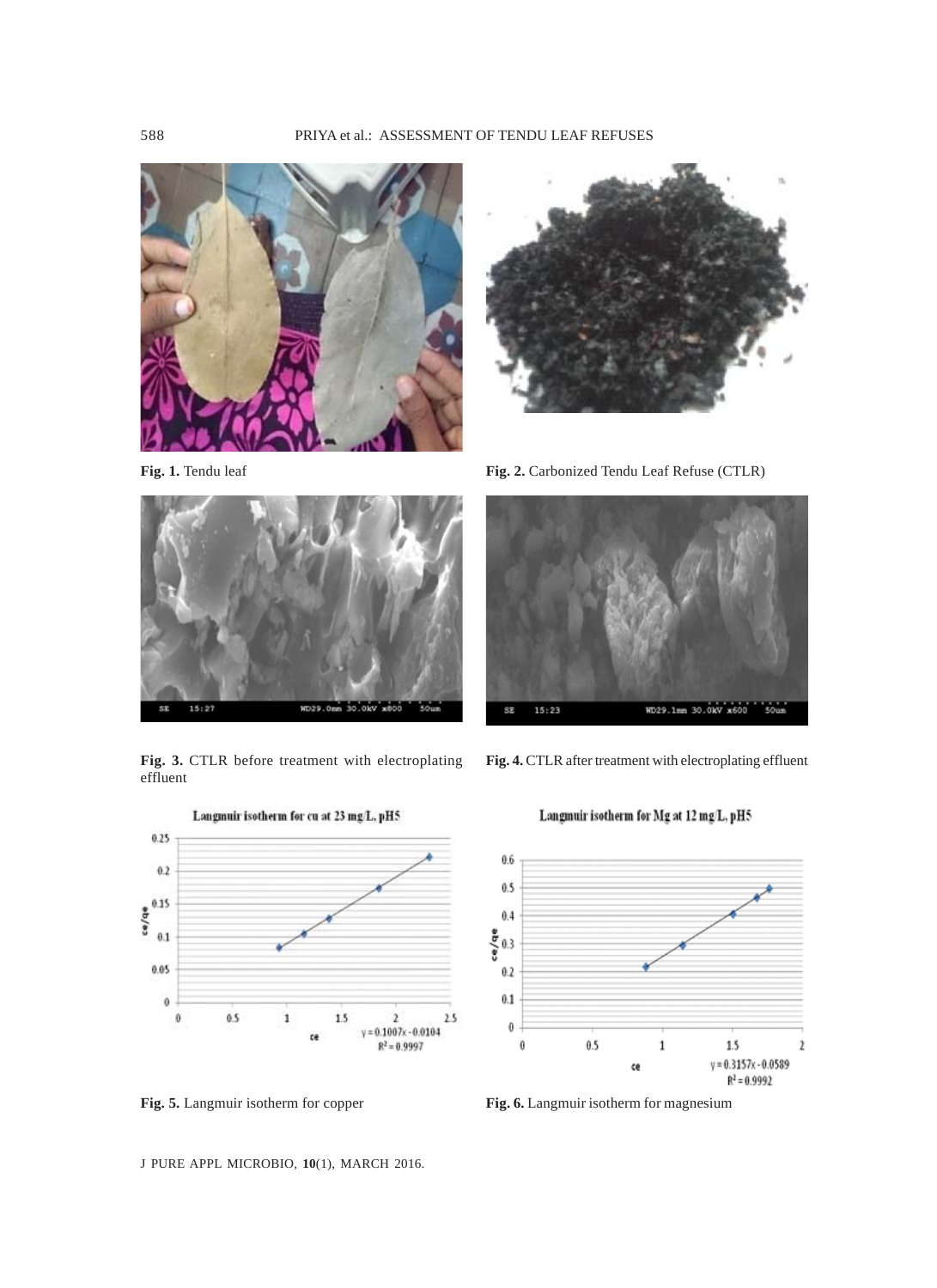is in contact with synthetic metal solution for about 4 hours is more efficient in removing the metals and by attaining better removal efficiency. The efficiency of metal removal by activated tendu leaf at pH 2 increases more than 93% with increase in contact time, shows adsorption was consistent with time7 . Surface sites during adorption turn into fatigued, the metal uptake rate is restricted by the adsorbent particle in the sites<sup>14</sup>. Initially adsorption efficiency is high and then gradually it drops down once the contact time increases. Thus if contact time increases, the concentration of the metal ion in the effluent does not shows any change<sup>8</sup>. The adsorption happens extremely quick primarily and reaches equilibrium within 60 min at pH 6.2 and the equilibrium attained quicker after altered with hydrogen peroxide<sup>10</sup>.

# **Effect of particle size**

Increase in metal removal efficiency increases with the decrease in particle size of the adsorbent; thus more surface area remains available for attachment of metal on the adsorbent surface. From this study, 0.125 mm particle size is found to be the best size to attain maximum metal removal efficiency.

#### **Effect of pH**

pH is also one of the important parameters significantly affecting the adsorption rate. Better metal removal efficiency was seen at pH 5 and pH 7. At low pH, adsorption of carbonized tendu leaf refuse get promoted and the active sites of adsorbent for binding of metals becomes less available, thus the metal removal efficiency decreases. If pH decreases the OH- ions also decreases and if pH increases the OH- ions also increases. So the pH maintained in the solution is between 5 and  $9^3$ . If the H<sup>+</sup> ions present in the solution is more it shows maximum adsorption even at low pH<sup>2</sup>. Once the pH increases the OH ions concentration also increases in the solution which results in declined sorption of chromium<sup>3</sup>. The metal removal is completely based on the pH of the effluent and the optimum pH obtained was 6.5 using Activated Teff Straw (ATS) as an adsorbent for removal of heavy metals like Cr, Cd, Pb, Ni, and Cu<sup>8</sup>. The adsorption of phenol declines by the raise of the pH value of the solution with tendu leaf refuse<sup>9</sup>.

#### **Adsorption isotherm**

Isotherms are valuable in explaining

adsorption capacity of adsorbent for evaluating the feasibility of the process, the choice of best adsorbent and for deciding the adsorbent dosage for treatment. The isothermal studies were performed for each concentration for the various parameters using the Freudlich and Langmuir

Langmuir isotherm for pb at 8.8 mg/L, pH5



**Fig. 7.** Langmuir isotherm for lead



**Fig. 8.** Langmuir isotherm for chromium



Langmuir isotherm for zn at 9 mg L, pH5

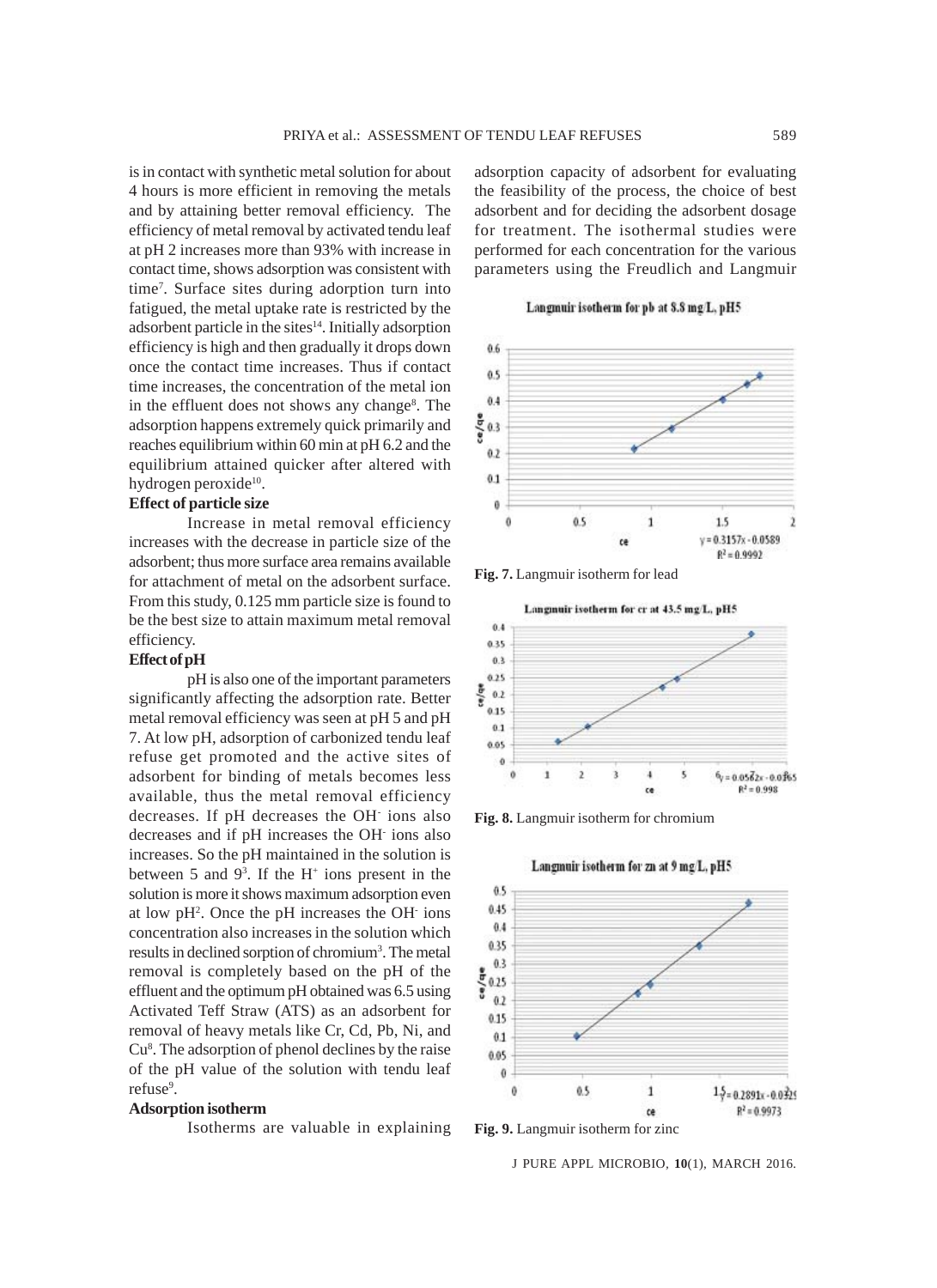model. These two models are commonly used for relating the adsorption equilibrium<sup>7</sup>. The result of heavy metals removal via adsorption were evaluated usind two models such as Langmuir and Freundlich isotherm $13$ . It is important to evaluate the most suitable correlations for the equilibrium curves to optimize the design of an adsorption system. Equilibrium attained when the rate of adsorption of molecules onto the surface is the same as the rate of desorption of molecules from the surface. The results obtained are shown below for which the model is best suited and is favorable.

The results show that the biosorption capacity increases with increase in contact time and adsorbent dosage. Once it achieved optimum condition, the removal efficiency starts diminishing. The adsorbent dosage for the removal of various concentrations of metals from electroplating effluent was identified as 0.5 g/100ml as shown in the *table 2*. From the experimental data attained from the above studies is that, the optimum pH and adsorbent for the treatment of electroplating effluent is pH 5 and 0.5 g/100ml.

The equilibrium data obtained for carbonized tendu leaf refuse at pH 5, the adsorbent dosage varied in the range of  $2 - 6$  g/L. Both model shows monolayer biosorption but compared to Freundlich isotherm, Langmuir fits well with the experimental data shown in *fig 5 to 9* for all metals. Adsorption kinetics express the metal uptake rate and manage the residence time of adsorption process. It is also very important for identifying the efficiency of the adsorption process using CTLR. The data follwed pseudo-first order reaction fitting well in Lagergren plot. For adsorption of phenol on tendu leaf refuse fits best in pseudosecond-order reaction kinetics<sup>9</sup>.

# **CONCLUSION**

All biomass have their own natural capacity to act as biosorbent. Tendu leaf is a refuse from bidi industry, which act as a biosorbent. When chemically modified, they serve as activated carbon and enhance the capacity of treatment. The results obtained by the process of biosorption using tendu leaf for synthetic effluent show that the maximum chromium removal efficiency achieved at pH 5. For cadmium and magnesium, adsorbent shows maximum efficiency at pH 7.

From electroplating effluent contaminated soil, the leachate was collected and the treatment of leachate with adsorbent exhibits 100% removal efficiency of all metals. The isothermal studies showed good result for pH 5 and pH 7. The Langmuir isotherm fits the data better than the Freundlich isotherms. CTLR used as a adsorbent for adsorption process shows better removal efficiency. This is because; the easily available tendu leaves waste is capable of producing activated carbon that helps in the effective removal of metals from wastewater also reduces the solid waste problem in the environment.

### **ACKNOWLEDGEMENTS**

The authors wish to thank Thiagarajar College of Engineering, Madurai, for their support and encouragement in carrying out this work.

#### **REFERENCES**

- 1. Alok Prasad Das. Bioreduction based bioremediation of hexavalent chromium through potential indigenous microbes - Post graduate Thesis, Department Of Chemical Engineering, National Institute Of Technology.2009.
- 2. Bishnoi, N. R.; Bajaj, M.; Sharma, N. and Gupta, A. Adsorption of chromium (VI) on activated rice husk carbon and activated alumina . *Bioresour. Technol,* 2004; **91**(3):305-307.
- 3. Geetha, A.; Shivkumar, P.; Sujatha, M.; Palaniswamy, P.N.; Somasundaram, T. Adsorption of Acid blue from an aqueous solution onto activated Areca Nut shell carbon, Equilibrium, Kenetic and thermodynamic studies *- Res. J. Chem. Environ.* 2009; **13**(1):52-58.
- 4. Haferburg, G. & Kothe, E. Microbes and metals: Interactions in the environment *- Journal of Basic Microbiology*, 2007, **47**: 453-467.
- 5. Lenntech. Water Treatment and Air Purification, Water Treatment - Published by Lenntech, Rotterdamseweg, *Netherlands*, 2004.
- 6. Malik, A. Metal bioremediation through growing cells *Environment International*, 2004; **30**: 261- 278.
- 7. Mane, P.C.; Bhosle, A.B.; Deshmukh, P.D. & Jangam, C.M. Chromium Adsorption onto Activated Carbon Derived from Tendu (Diospyros melanoxylon) Leaf Refuse: Influence of Metal/Carbon ratio, time and pH - Adv. *Appl. Sci. Res.* 2010; **1**(3): 212-22.

8. Mulu Berhe Desta. Batch Sorption Experiments: